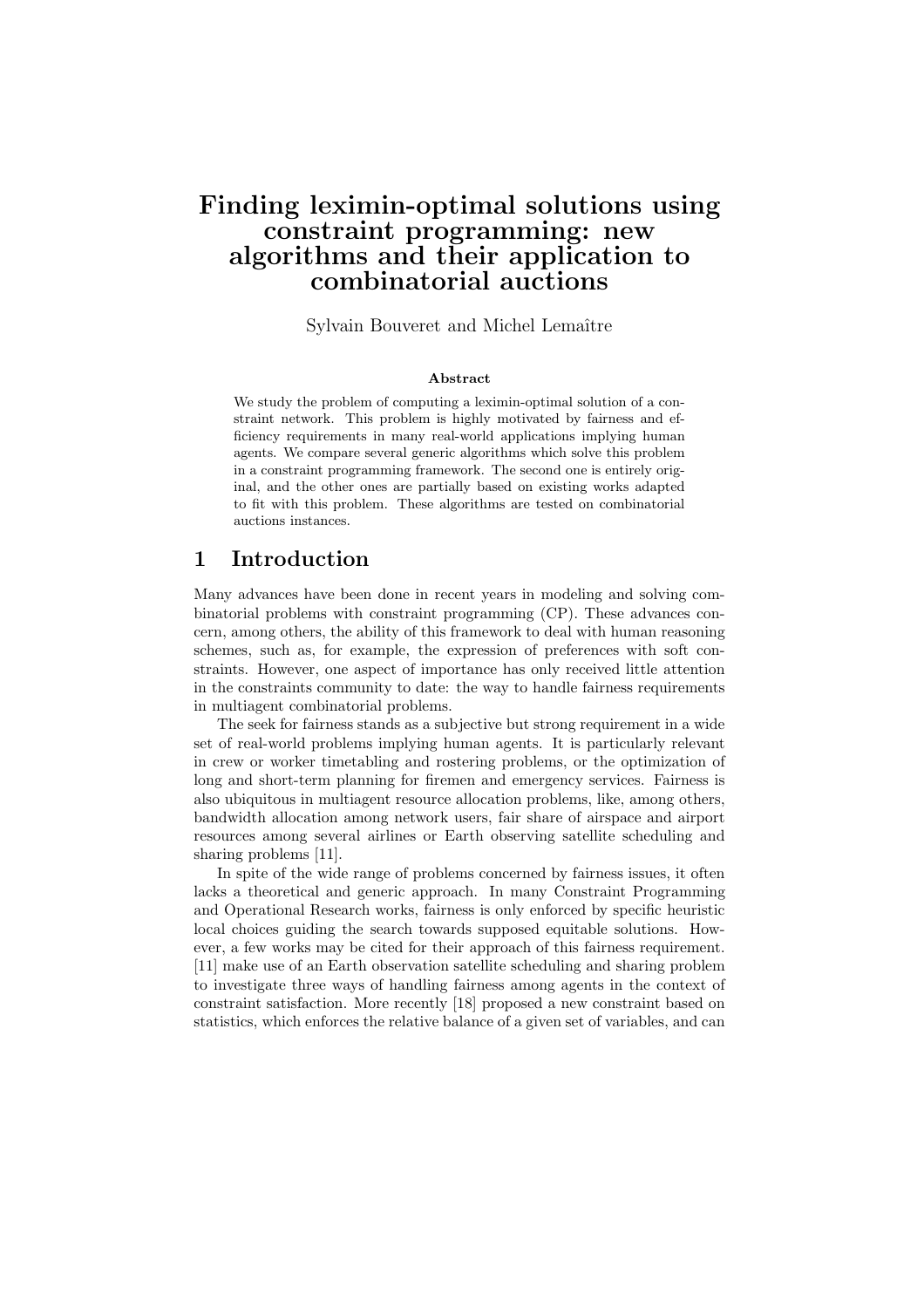possibly be used to ensure a kind of equity among a set of agents. Equity is also studied in Operational Research, with for example [17], who investigate a way of solving linear programs by aggregating multiple criteria using an Ordered Weighted Average Operator (OWA) [22]. Depending on the weights used in the OWA, this kind of aggregators can provide equitable compromises.

Microeconomy and Social Choice theory provide an important literature on fairness in collective decision making. From this theoretical background we borrow the idea of representing the agents preferences by utility levels, and we adopt the leximin preorder on utility profiles for conveying the fairness and efficiency requirements.

Apart from the fact that it conveys and formalizes the concept of equity in multiagent contexts, the leximin preorder is also a subject of interest in other contexts, such as fuzzy CSP [6], and symmetry-breaking in constraint satisfaction problems [7].

This contribution is organized as follows. Section 2 gives a minimal background in social choice theory and justifies the interest of the leximin preorder as a fairness criterion. Section 3 defines the search for leximin-optimality in a constraint programming framework. The main contribution of this paper is Section 4, which presents three algorithms for computing leximin-optimal solutions, the first one being entirely original, and the other ones adapted from existing works. The proposed algorithms have been implemented and tested within a constraint programming system. Section 5 presents an experimental comparison of these algorithms<sup>1</sup>.

## 2 Background on social choice theory

We first introduce some notations. Calligraphic letters  $(e.g. \mathcal{X})$  will stand for sets. Vectors will be written with an arrow  $(e.g.\overrightarrow{x})$ , or between brackets  $(e.g.\overrightarrow{x})$  $\langle x_1, \ldots, x_n \rangle$ .  $f(\vec{x})$  will be used as a shortcut for  $\langle f(x_1), \ldots, f(x_n) \rangle$ . Vector  $\frac{x+1}{x}$  will stand for the vector composed by each element of  $\frac{y}{x}$  rearranged in increasing order. We will write  $x_i^{\dagger}$  for the  $i^{\text{th}}$  component of vector  $\vec{x}^{\dagger}$ . Finally, the interval of integers between k and l will be written  $\llbracket k, l \rrbracket$ .

### 2.1 Collective decision making and welfarism

Let N be a set of n agents, and S be a set of admissible alternatives concerning all of them, among which a benevolent arbitrator has to choose one. The most classical model describing this situation is *welfarism* (see e.g. [9, 15]): the choice of the arbitrator is made on the basis of the utility levels enjoyed by the individual agents and on those levels only. Each agent  $i \in \mathcal{N}$  has an individual utility function  $u_i$  that maps each admissible alternative  $s \in \mathcal{S}$  to a numerical

 $1<sup>1</sup>A$  similar paper is going to appear in the proceedings of IJCAI'07 with the section 5 based on a different application.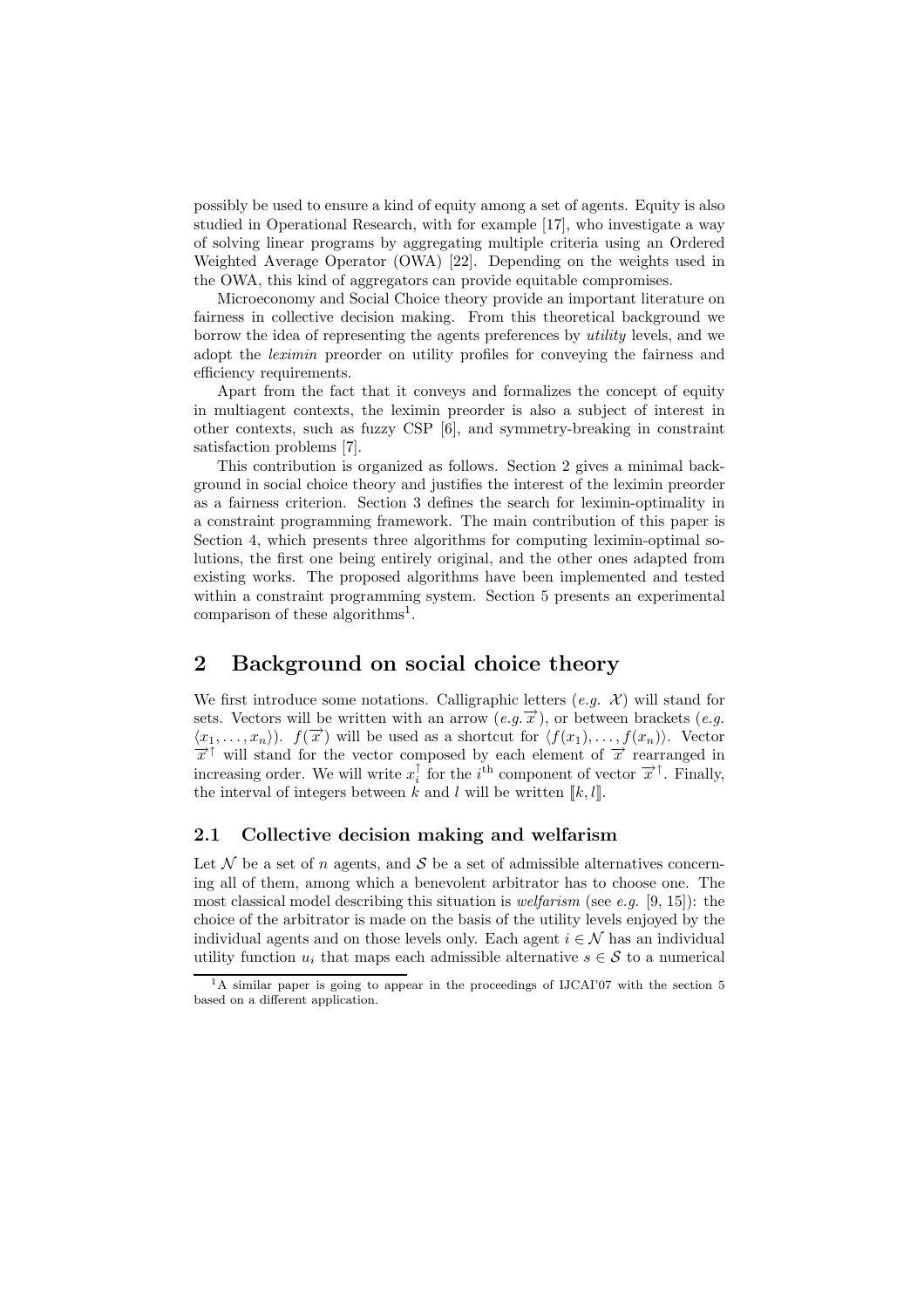index  $u_i(s)$ . We make here the classical assumption that the individual utilities are comparable between the agents<sup>2</sup>. Therefore each alternative  $s$  can be attached to a single *utility profile*  $\langle u_1(s), \ldots, u_n(s) \rangle$ . According to welfarism, comparing two alternatives is performed by comparing their respective utility profiles.

A standard way to compare individual utility profiles is to aggregate each of them into a collective utility index, standing for the collective welfare of the agents community. If  $g$  is a well-chosen aggregation function, we thus have a collective utility function uc that maps each alternative s to a collective utility level  $uc(s) = g(u_1(s), \ldots, u_n(s))$ . An optimal alternative is one of those maximizing the collective utility.

### 2.2 The leximin order as a fairness and efficiency criterion

The main difficulty of equitable decision problems is that we have to reconcile the contradictory wishes of the agents. Since generally no solution fully satisfies everyone, the aggregation function g must lead to fair and Pareto-efficient<sup>3</sup> compromises.

The problem of choosing the right aggregation function  $g$  is far beyond the scope of this paper. We only describe the two classical ones corresponding to two opposite points of view on social welfare<sup>4</sup>: classical utilitarianism and egalitarianism. The rule advocated by the defenders of classical utilitarianism is that the best decision is the one that maximizes the sum of individual utilities (thus corresponding to  $q = +$ ). However this kind of aggregation function can lead to huge differences of utility levels among the agents, thus ruling out this aggregator in the context of equitable decisions. From the egalitarian point of view, the best decision is the one that maximizes the happiness of the least satisfied agent (thus corresponding to  $g = \min$ ). Whereas this kind of aggregation function is particularly well-suited for problems in which fairness is essential, it has a major drawback, due to the idempotency of the min operator, and known as "drowning effect" in the community of fuzzy  $CSP$  (see e.g.[4]). Indeed, it leaves many alternatives indistinguishable, such as for example the ones with utility profiles  $(0, \ldots, 0)$  and  $(1000, \ldots, 1000, 0)$ , even if the second one appears to be much better than the first one. In other words, the min aggregation function can lead to non Pareto-optimal decisions, which is not desirable.

The leximin preorder is a well-known refinement of the order induced by the min function that overcomes this drawback. It is classically introduced in the social choice literature (see [15]) as the social welfare ordering that reconcile egalitarianism and Pareto-efficiency, and also in fuzzy CSP [6]. It is defined as follows:

<sup>2</sup> In other words, they are expressed using a common utility scale.

<sup>3</sup>A decision is Pareto-efficient if and only if we cannot strictly increase the satisfaction of an agent unless we strictly decrease the satisfaction of another agent. Pareto-efficiency is generally taken as a basic postulate in collective decision making.

<sup>&</sup>lt;sup>4</sup>Compromises between these two extremes are possible. See *e.g.* [16, page 68] or [22] (OWA aggregators).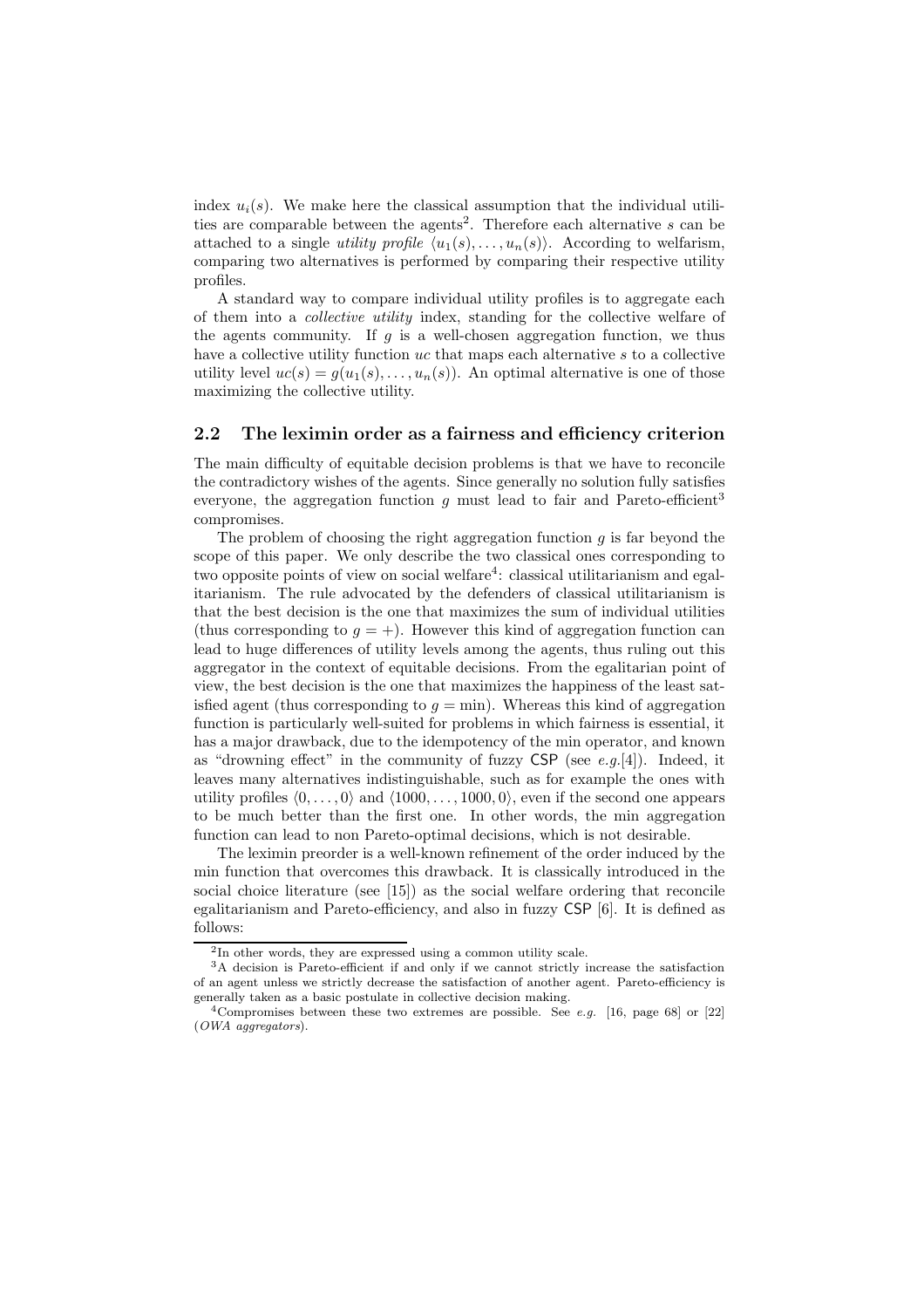Definition 1 (leximin preorder [15]) Let  $\vec{x}$  and  $\vec{y}$  be two vectors of  $\mathbb{N}^n$ .  $\vec{x}$  and  $\vec{y}$  are said leximin-indifferent (written  $\vec{x} \sim_{leximin} \vec{y}$ ) if and only if  $\vec{x}^{\dagger} = \vec{y}^{\dagger}$ . The vector  $\vec{y}$  is leximin-preferred to  $\vec{x}$  (written  $\vec{x} \prec_{leximin} \vec{y}$ ) if and only if  $\exists i \in [0, n-1]$  such that  $\forall j \in [1, i]$ ,  $x_j^{\uparrow} = y_j^{\uparrow}$  and  $x_{i+1}^{\uparrow} < y_{i+1}^{\uparrow}$ . We write  $\vec{x} \preceq_{leximin} \vec{y}$  for  $\vec{x} \prec_{leximin} \vec{y}$  or  $\vec{x} \sim_{leximin} \vec{y}$ . The binary relation  $\preceq$ leximin is a total preorder.

In other words, the leximin preorder is the lexicographic preorder over ordered utility vectors. For example, we have  $\langle 4, 1, 5, 1 \rangle \prec_{leximin} \langle 2, 2, 1, 2 \rangle$ .

A known result is that no collective utility function can represent the leximin preorder<sup>5</sup>, unless the set of possible utility profiles is finite. In this latter case, it can be represented by the following non-linear functions:  $g_1 : \overrightarrow{x} \mapsto -\sum_{i=i}^n n^{-x_i}$ (adapted for leximin from a remark in [7]) and  $g_2$ :  $\vec{x} \mapsto -\sum_{i=1}^n x_i^{-q}$ , where  $q >$ 0 is large enough [15]. The major drawback of using this kind of representation is that it rapidly becomes unreasonable to use it when the upper bound of the possible values of  $\vec{x}$  increases. Moreover, it hides the semantics of the leximin preorder, and hinders the computational benefits we could possibly take advantage of.

In the following, we will use the leximin preorder as a criterion for ensuring fairness and Pareto-efficiency, and we will seek the non-dominated solutions in the sense of the leximin preorder. Those solutions will be called leximin-optimal. This problem will be expressed in the next section in a CP framework.

### 3 Leximin and Constraint programming

The constraint programming framework is an effective and flexible tool for modeling and solving many different combinatorial problems such as planning and scheduling problems, resource allocation problems, or configuration problems. This paradigm is based on the notion of constraint network [14]. A constraint network consists of a set of variables  $\mathcal{X} = \{x_1, \ldots, x_p\}$ , a set of associated domains  $\mathcal{D} = \{d_{x_1}, \ldots, d_{x_p}\}, d_{x_i}$  being the set of possible values for  $x_i$ , and a set of constraints C, where each  $C \in \mathcal{C}$  specifies a set of allowed tuples  $R(C)$  over a set of variables  $X(C)$ . We will also suppose that all the domains are in N, and use the following notations:  $x = \min(d_x)$  and  $\overline{x} = \max(d_x)$ .

An instantiation v of a set S of variables is a function that maps each variable  $x \in S$  to a value  $v(x)$  of its domain  $d_x$ . If  $S = \mathcal{X}$ , this instantiation is said to be complete, otherwise it is partial. If  $\mathcal{S}' \subsetneq \mathcal{S}$ , the projection of an instantiation of S over S' is the restriction of this instantiation to S' and is written  $v_{\perp S'}$ . An instantiation is said to be consistent if and only if it satisfies all the constraints. A complete consistent instantiation of a constraint network is called a solution. The set of solutions of  $(\mathcal{X}, \mathcal{D}, \mathcal{C})$  is written sol $(\mathcal{X}, \mathcal{D}, \mathcal{C})$ .

Given a constraint network, the problem of determining whether it has a solution is called a Constraint Satisfaction Problem (CSP) and is NP-complete.

<sup>&</sup>lt;sup>5</sup>In other words there is no g such that  $\vec{x} \preceq_{leximin} \vec{y} \Leftrightarrow g(\vec{x}) \le g(\vec{y})$ . See [15].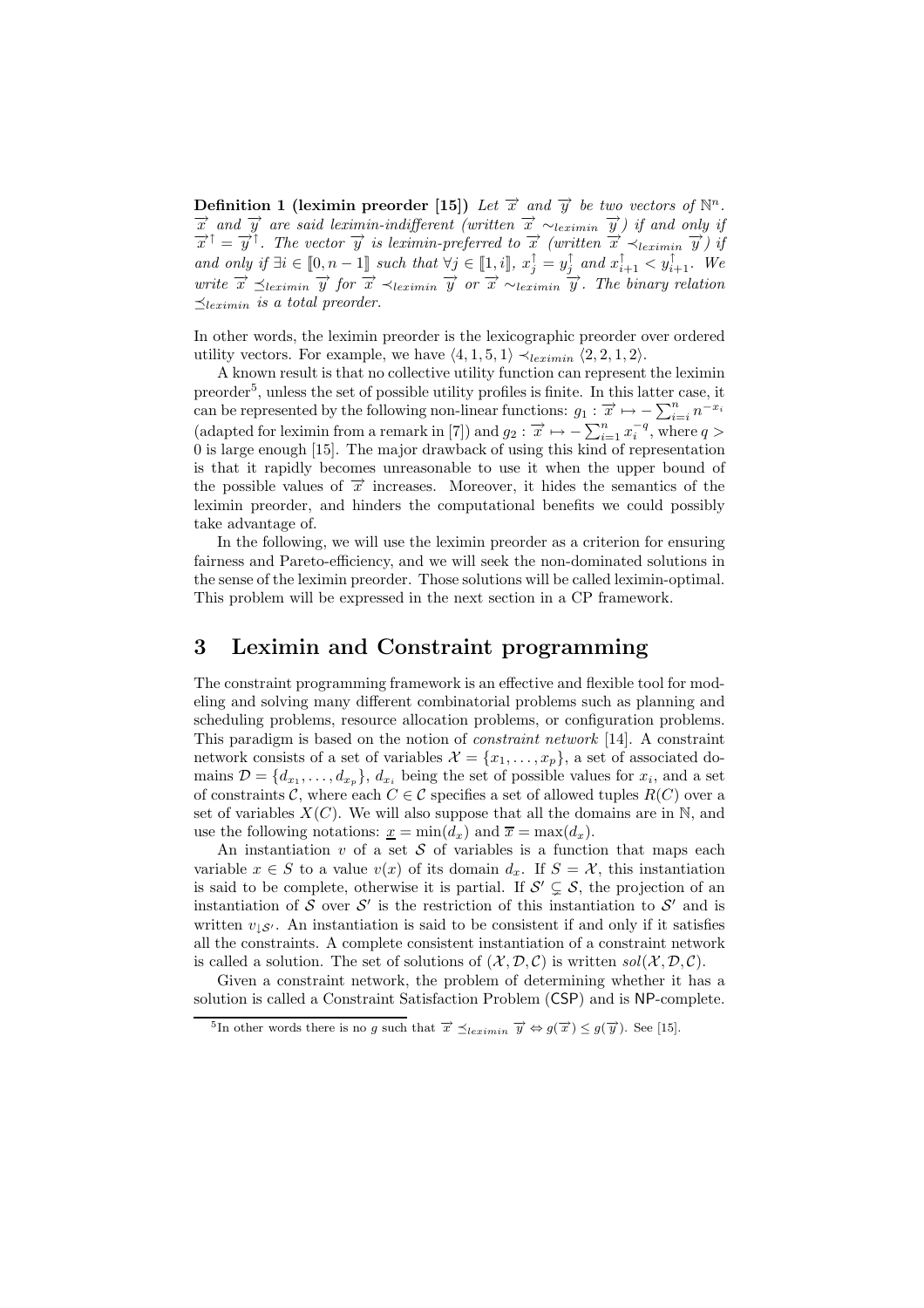The CSP can be classically adapted to become an optimization problem in the following way. Given a constraint network  $(\mathcal{X}, \mathcal{D}, \mathcal{C})$  and an *objective* variable  $o \in \mathcal{X}$ , find the value M of  $d_o$  such that  $M = \max\{v(o) \mid v \in sol(\mathcal{X}, \mathcal{D}, \mathcal{C})\}\.$  We will write  $max(X, \mathcal{D}, \mathcal{C}, o)$  for the subset of those solutions that maximize the objective variable o.

Expressing a collective decision making problem with a numerical collective utility criterion as a CSP with objective variable is straightforward: consider the collective utility as the objective variable, and link it to the variables representing individual utilities with a constraint. However this cannot directly encode our problem of computing a leximin-optimal solution, which is a kind of multicriteria optimization problem. We introduce formally the MaxLeximinCSP problem as follows :

#### Definition 2 (Problem MaxLeximinCSP)

**Input:** a constraint network  $(X, D, C)$ ; a vector of variables  $\overrightarrow{u} = \langle u_1, \ldots, u_n \rangle \in$  $\mathcal{X}^n$ , called the objective vector.

**Output:** "Inconsistent" if  $sol(X, \mathcal{D}, \mathcal{C}) = \emptyset$ . Otherwise a solution  $\hat{v}$  such that  $\forall v \in sol(\mathcal{X}, \mathcal{D}, \mathcal{C}), v(\vec{u}) \preceq_{leximin} \widehat{v}(\vec{u}).$ 

We describe in the next section several generic constraint programming algorithms that solve this problem. The second one is entirely original, and the other ones are based on existing works that are adapted to fit with our problem.

## 4 Proposed algorithms

#### 4.1 Using a sorting constraint

Our first algorithm is directly based on the definition 1 of the leximin preorder, which requires to sort the vectors to be compared before performing a lexicographic comparison. We can therefore introduce, using additional variables, the sorted version of the objective vector. This can be done naturally in the CP paradigm by introducing a vector of variables  $\overrightarrow{y}$  and enforcing the constraint **Sort** $(\vec{u}, \vec{y})$  which is defined as follows:

**Definition 3 (Constraint Sort)** Let  $\vec{x}$  and  $\vec{x}'$  be two vectors of variables of the same length, and v be an instantiation. The constraint  $\text{Sort}(\overrightarrow{x}, \overrightarrow{x}')$  holds on the set of variables being either in  $\vec{x}$  or in  $\vec{x}'$ , and is satisfied by v if and only if  $v(\vec{x}')$  is the sorted version of  $v(\vec{x})$  in increasing order.

This constraint has been particularly studied in two works, which both introduce a filtering algorithm for enforcing bound consistency on this constraint. The first algorithm comes from [1] and runs in  $O(n \log n)$  (*n* being the size of  $\vec{x}$ ). [13] designed a simpler algorithm that runs in  $O(n)$  plus the time required to sort the interval endpoints of  $\vec{x}$ , which can asymptotically be faster than  $O(n \log n)$ .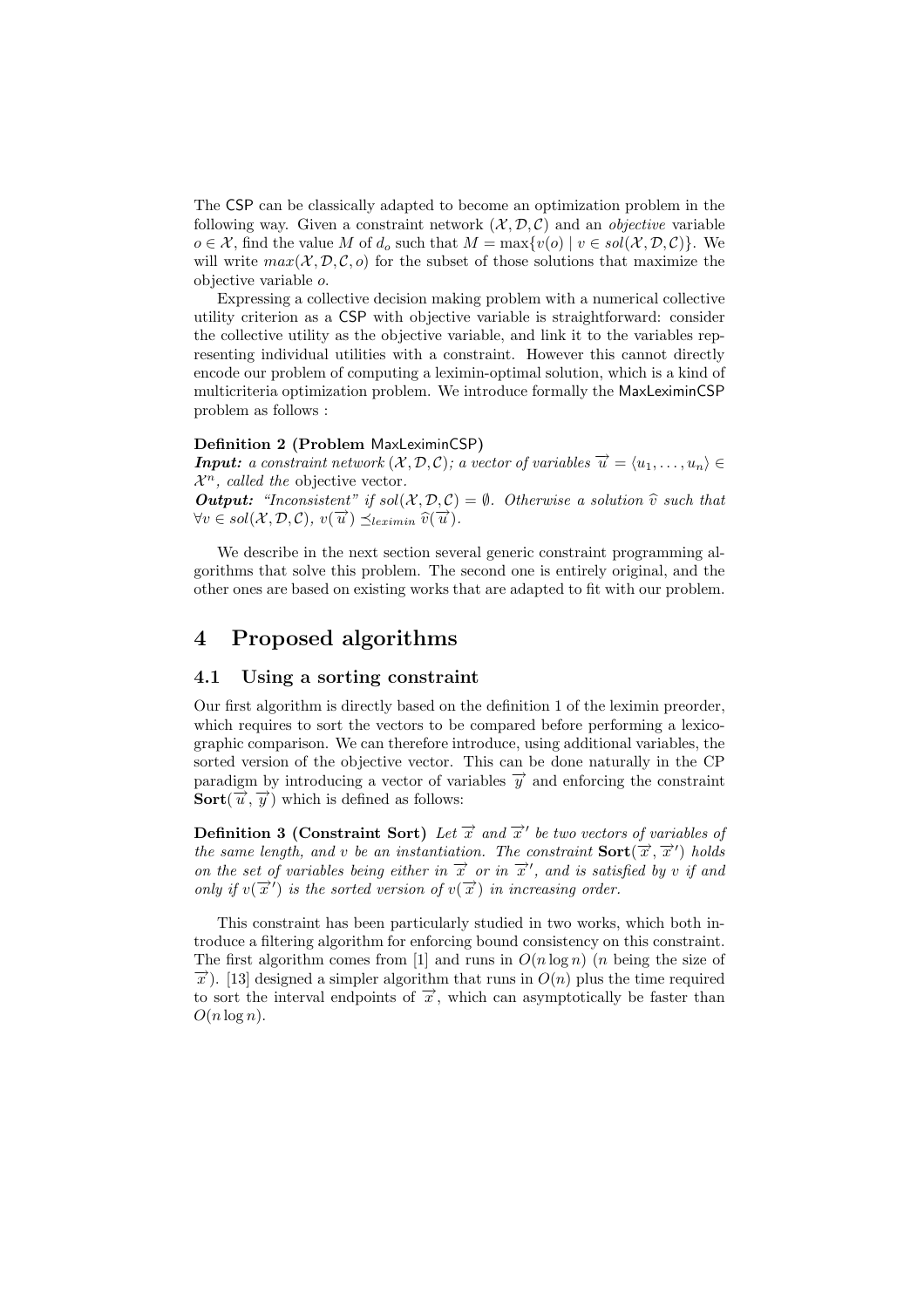The algorithm 1 intuitively works as follows : having introduced the sorted version  $\overrightarrow{y}$  of the objective vector  $\overrightarrow{u}$ , it successively maximizes the components of this vector, provided that the leximin-optimal solution is the solution that maximizes  $y_1$ , and, given this maximal value, maximizes  $y_2$ , and so on until  $y_n$ .

Algorithm 1: Solving the MaxLeximinCSP using a sorting constraint.

**input** : A const. network  $(\mathcal{X}, \mathcal{D}, \mathcal{C}); \langle u_1, \ldots, u_n \rangle \in \mathcal{X}^n$ output: A solution to the MaxLeximinCSP problem if  $solve(X, D, C) = "Inconsistent"$  return "Inconsistent";  $\mathcal{X}' \leftarrow \mathcal{X} \cup \{y_1, \ldots, y_n\};$  $\mathcal{D}' \leftarrow \mathcal{D} \cup \{d_{y_1}, \ldots, d_{y_n}\}\ \text{with}\ d_{y_i} = [\text{min}_j(u_j), \text{max}_j(\overline{u_j})];$  $\mathcal{C}' \leftarrow \mathcal{C} \cup \{\textbf{Sort}(\overrightarrow{u}, \overrightarrow{y})\};$ for  $i \leftarrow 1$  to  $n$  do  $\widehat{v}_{(i)} \leftarrow \textbf{maximize}(\mathcal{X}', \mathcal{D}', \mathcal{C}', y_i);$  $d_{y_i} \leftarrow {\widehat{v}_{(i)}(y_i)};$ return  $\widehat{v}_{(n)\downarrow\mathcal{X}}$ ;

In the algorithm 1 (and in the following ones also), the functions **solve** and maximize (the detail of which is the concern of solving techniques for constraints satisfaction problems) respectively return one solution  $v \in sol(X, \mathcal{D}, \mathcal{C})$ (or "Inconsistent" if such a solution does not exist), and an optimal solution  $\widehat{v} \in max(\mathcal{X}_i, \mathcal{D}_i, \mathcal{C}_i, y_i)$  (or "Inconsistent" if  $sol(\mathcal{X}_i, \mathcal{D}_i, \mathcal{C}_i) = \emptyset$ ). We assume contrary to usual constraint solvers – that these two functions do not modify the input constraint network.

**Proposition 1** If the two functions maximize and solve are both correct and both halt, then algorithm 1 halts and solves the MaxLeximinCSP problem.

**Proof:** If  $sol(\mathcal{X}, \mathcal{D}, \mathcal{C}) = \emptyset$  and if solve is correct, then algorithm 1 obviously returns "Inconsistent". We will suppose in the following that  $sol(\mathcal{X}, \mathcal{D}, \mathcal{C}) \neq \emptyset$  and we will use the following notations:  $S_i$  and  $S'_i$  are the sets of solutions of  $(\mathcal{X}', \mathcal{D}', \mathcal{C}')$ respectively at the beginning and at the end of iteration i.

We have obviously  $\forall i \in [1, n-1]$   $\mathcal{S}_{i+1} = \mathcal{S}'_i$ , which proves that if  $\mathcal{S}_i \neq \emptyset$ , then the call to **maximize** at line 1 does not return "Inconsistent", and  $S_{i+1} \neq \emptyset$ . Thus  $\hat{v}_{(n)}$ is well-defined, and obviously  $(\widehat{v}_{(n)})_{\downarrow\mathcal{X}}$  is a solution of  $(\mathcal{X}, \mathcal{D}, \mathcal{C})$ .

We note  $\hat{v} = \hat{v}_{(n)}$  the instantiation computed by the last **maximize** in algorithm 1. Suppose that there is an instantiation  $v \in sol(X, \mathcal{D}, \mathcal{C})$  such that  $\widetilde{v}(\vec{u}) \prec_{leximin} \widetilde{v}(\vec{u})$ . We define  $v^+$  the extension of v that instantiates each  $y_i$ to  $v(\vec{u})_i^{\dagger}$ . Then, due to constraint **Sort**,  $\hat{v}(\vec{y})$  and  $v^+(y)$  are the respective sorted version of  $\widehat{v}(\vec{u})$  and  $v^+(u)$ . Following definition 1, there is an  $i \in [0, n-1]$  such that  $\forall j \in [1, i], \hat{v}(y_j) = v^+(y_j)$  and  $\hat{v}(y_{i+1}) < v^+(y_{i+1})$ . Due to line 1, we have  $\widehat{v}(y_{i+1}) = \widehat{v}_{(n)}(y_{i+1}) = \widehat{v}_{(i+1)}(y_{i+1})$ . Thus  $v^+$  is a solution in  $max(\mathcal{X}', \mathcal{D}', \mathcal{C}', y_{i+1})$ with objective value  $v^+_{(i+1)}(y_{i+1})$  strictly greater than  $\hat{v}_{(i+1)}(y_{i+1})$ , which contradicts the hypothesis about maximize.  $\blacksquare$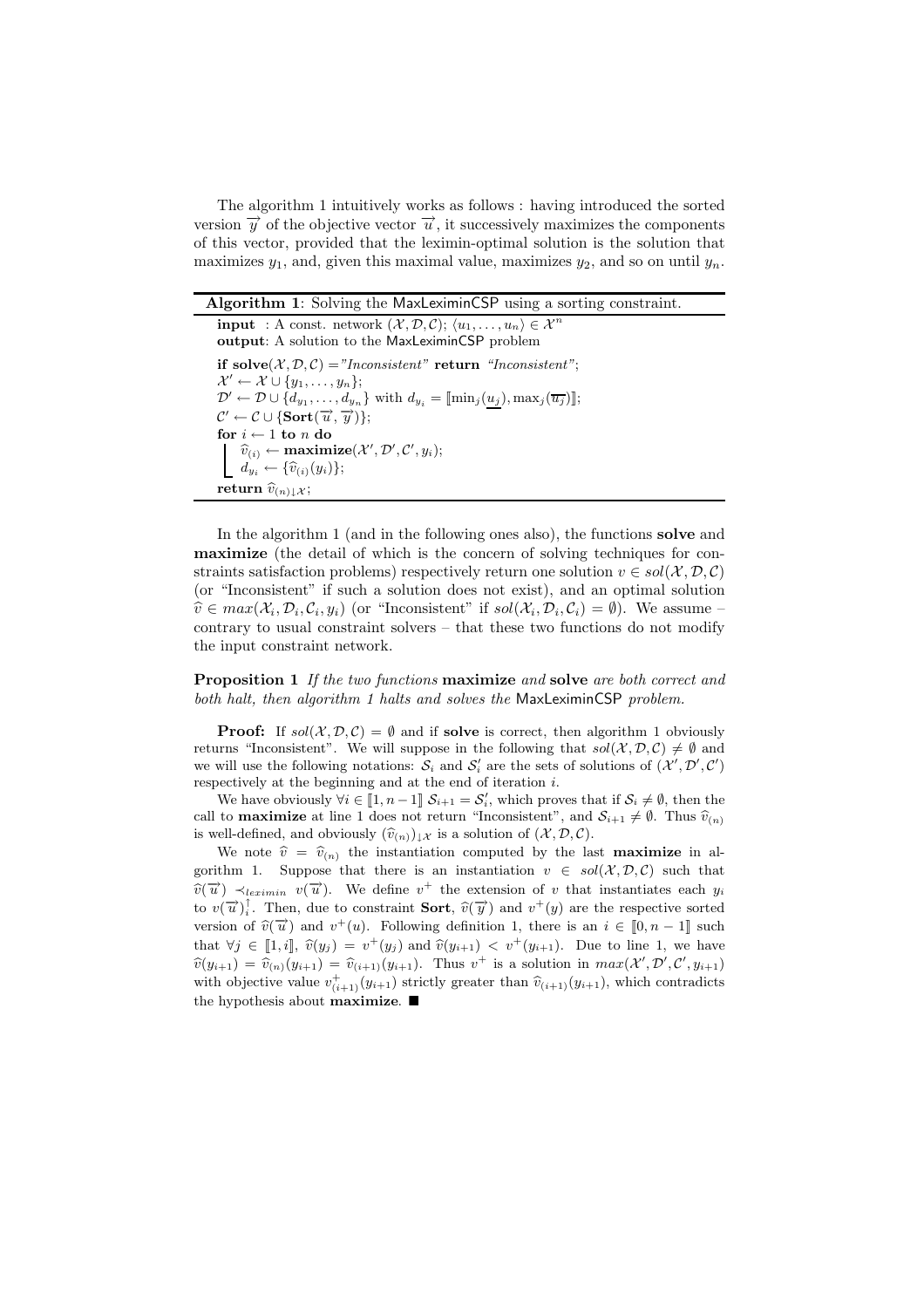#### 4.2 Using a cardinality combinator

Our second algorithm is based on an alternative definition of the sorting of the objective vector. In fact, it can be noticed that, given two vectors of numbers  $\overrightarrow{x}$  and  $\overrightarrow{x}'$ ,  $\overrightarrow{x}'$  is the sorted version of  $\overrightarrow{x}$  in increasing order if and only if for all i,  $x'_i$  is the maximal value such that at least  $n - i + 1$  values from vector  $\vec{x}$ are greater than or equal to  $x'_i$ .

Like the first algorithm, this algorithm works by successively computing the sorted components of the leximin-optimal objective vector, but contrary to the first one, this new algorithm does not explicitely introduce the sorted version of the objective vector. This new algorithm informally works as follows. It first computes the maximal value  $y_1$  such that there is a solution v with  $\forall i$ ,  $y_1 \leq v(u_i)$ , or in other words  $\sum_i (y_1 \leq v(u_i)) = n$ , where by convention the value of  $(y_1 \leq v(u_i))$  is 1 if the inequality is satisfied and 0 otherwise<sup>6</sup>. Then, after having fixed this value for  $y_1$ , it computes the maximal value  $y_2$  such that there is a solution v with  $\sum_i (y_2 \le v(u_i)) \ge n-1$ , and so on until the maximal value  $y_n$  such that there is a solution v with  $\sum_i (y_n \le v(u_i)) \ge 1$ .

To enforce the constraint on the  $y_i$ , we make use of the meta-constraint AtLeast, derived from a *cardinality combinator* introduced by [21], and present in most CP systems:

Definition 4 (Meta-constraint AtLeast) Let  $\Gamma$  be a set of p constraints, and  $k \in [1, p]$  be an integer. The meta-constraint  $\textbf{AtLeast}(\Gamma, k)$  holds on the union of the scopes of the constraints in  $\Gamma$ , and allows a tuple if and only if at least k constraints from  $\Gamma$  are satisfied.

Due to its genericity, this meta-constraint cannot provide very efficient filtering procedures. Fortunately, in our case where each constraint in  $\Gamma$  is of the form  $x_i \geq y$ , bound-consistency can be enforced using algorithm 2.

| Algorithm 2: Enforcing bound-consistency on the AtLeast meta-                                                                                                                                  |
|------------------------------------------------------------------------------------------------------------------------------------------------------------------------------------------------|
| constraint with linear constraints.                                                                                                                                                            |
| <b>input</b> : A vector of variables $\langle x_1, \ldots, x_n \rangle$ , a variable y, an integer $k \leq n$ .                                                                                |
| <b>output:</b> The domain reductions of $\langle x_1, \ldots, x_n \rangle$ and y to enforce bound                                                                                              |
| consistency on $\textbf{AtLeast}(\{x_1 \geq y,\ldots,x_n \geq y\},k)$ , or "Inconsistent"                                                                                                      |
| $\mathbf{1} \ \overline{y} \leftarrow (\sup(\overrightarrow{x}))_{n-k+1}^{\dagger}$ ;<br>/* where $\text{sup}(\overrightarrow{x}) = \langle \overline{x_1}, \ldots, \overline{x_n} \rangle$ */ |
| 2 if $\sum_i (\overline{x_i} < y) > n - k$ return "Inconsistent";                                                                                                                              |
| <b>3</b> if $\sum_i (\overline{x_i} \leq y) = n - k$                                                                                                                                           |
| 4 <b>forall</b> i such that $\overline{x_i} \geq y$ <b>do</b> $\underline{x_i} \leftarrow \max(y, \underline{x_i})$                                                                            |

This algorithm runs in  $O(n)$ , since the selection of the  $n - k + 1$ <sup>st</sup> lowest value of sup( $\vec{x}$ ) can be done in  $O(n)$  [2]. We can notice that this algorithm is well-suited for event-based implementation of constraint programming: in case of an update of one of the  $\overline{x_i}$ , only line 1 needs to be run; in case of an update

 $6$ This convention is inspired by the constraint modeling language OPL [20].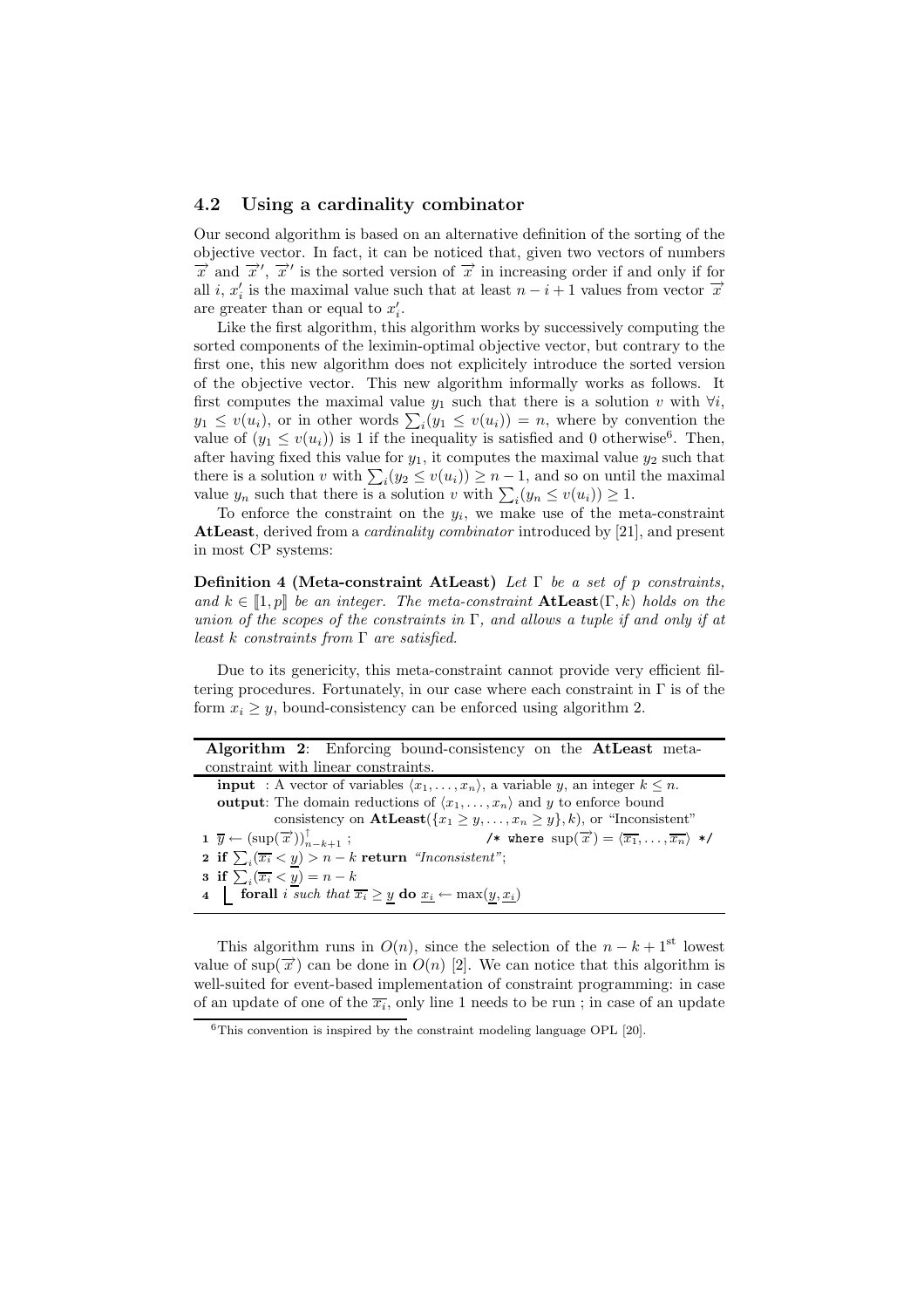of y, only lines 2 and 3 need to be run ; any other update do not need the algorithm to be run. The procedure can also benefit from storing the ordered vector  $(\sup(\vec{x}))^{\uparrow}$  and updating it when one of the  $\overline{x_i}$  changes. By doing so, we can access  $(\sup(\overrightarrow{x}))_{n-k+1}^{\uparrow}$  in  $O(1)$ .

It can also be noticed that since all of the constraints of Γ are linear, the meta-constraint AtLeast can be expressed using a set of linear constraints, therefore allowing our algorithm to be processed with a linear solver. The classical idea [8, p.11] is to express our constraint **AtLeast** by introducing n 0–1 variables  $\{\delta_1,\ldots,\delta_n\}$ , and a set of linear constraints  $\{x_1+\delta_1\overline{y}\geq y,\ldots,x_n+\delta_n\}$  $\delta_n \overline{y} \geq y, \sum_{i=1}^n \delta_i \leq n-k$ .

This second approach is presented in algorithm 3.

#### Algorithm 3: Solving the MaxLeximinCSP using a cardinality constraint.

**input** : A const. network  $(\mathcal{X}, \mathcal{D}, \mathcal{C})$ ;  $\langle u_1, \ldots, u_n \rangle \in \mathcal{X}^n$ output: A solution to the MaxLeximinCSP problem 1 if solve $(X, \mathcal{D}, \mathcal{C}) = "Inconsistent"$  return "Inconsistent"; 2  $(\mathcal{X}_0, \mathcal{D}'_0, \mathcal{C}_0) \leftarrow (\mathcal{X}, \mathcal{D}, \mathcal{C});$ 3 for  $i \leftarrow 1$  to n do 4  $\mathcal{X}_i \leftarrow \mathcal{X}_{i-1} \cup \{y_i\};$ 5  $\mathcal{D}_i \leftarrow \mathcal{D}_{i-1}' \cup \{d_{y_i}\}\$  with  $d_{y_i} = [\min_j(\underline{u_j}), \max_j(\overline{u_j})];$ 6  $\mathcal{C}_i \leftarrow \mathcal{C}_{i-1} \cup \{ \textbf{AtLeast}(\{y_i \leq u_1, \ldots, \overline{y_i} \leq u_n\}, n-i+1) \};$ 7  $\widehat{v}_{(i)} \leftarrow \text{maximize}(\mathcal{X}_i, \mathcal{D}_i, \mathcal{C}_i, y_i);$ 8  $\mathcal{D}'_i \leftarrow \mathcal{D}_i$  with  $d_{y_i} \leftarrow {\hat{v}_{(i)}(y_i)};$ 

9 return  $\widehat{v}_{(n)\downarrow\mathcal{X}}$ ;

|                  | $a_1$ | $a_2$ | $a_3$ |
|------------------|-------|-------|-------|
| $\overline{O_1}$ | 3     | 3     | 3     |
| 02               | 5     | 9     |       |
| 03               |       | 8     |       |

The following example illustrates the behavior of the algorithm. It is a simple resource allocation problem, where 3 objects must be allocated to 3 agents, with the following constraints: each agent must get one and only one object, and one object cannot be allocated to more

than one agent (i.e. a perfect matching agent/objects). A utility is associated with each pair (agent,object) with respect to the array above.

This problem has 6 feasible solutions (one for each permutation of  $[1, 3]$ ), producing the 6 utility profiles shown in the columns of the array aside.

|       | $p_1$  | $p_2$ | $p_3$ | p <sub>4</sub> | $p_5$  | $p_6$ |
|-------|--------|-------|-------|----------------|--------|-------|
| $u_1$ | 9<br>◡ | ಀ     | G     | G              |        |       |
| $u_2$ | 9      |       | ಀ     | 8              | റ<br>⊍ | 9     |
| $u_3$ |        |       |       | ച<br>ಀ         |        | ಲ     |

The algorithm runs in 3 steps: **Step 1:** After having introduced one variable  $y_1$ , we look for the maximal value  $\hat{y}_1$  of  $y_1$  such that each (at least 3) agent gets at least  $y_1$ . We find  $\hat{y}_1 = 3$ . The variable  $y_1$  is fixed to this value, implicitly removing profiles  $p_1$  and  $p_3$ . Step 2: After having introduced one variable  $y_2$ , we look for the maximal value  $\hat{y}_2$  of  $y_2$  such that **at least** 2 agents get at least  $y_2$ . We find  $\hat{y}_2 = 7$ . The variable  $y_2$  is fixed to this value, implicitly removing profile  $p_4$ . Step 3: After having introduced one variable  $y_3$ , we look for the maximal value  $\hat{y}_3$  of  $y_3$  such that **at least** 1 agent gets at least  $y_3$ . We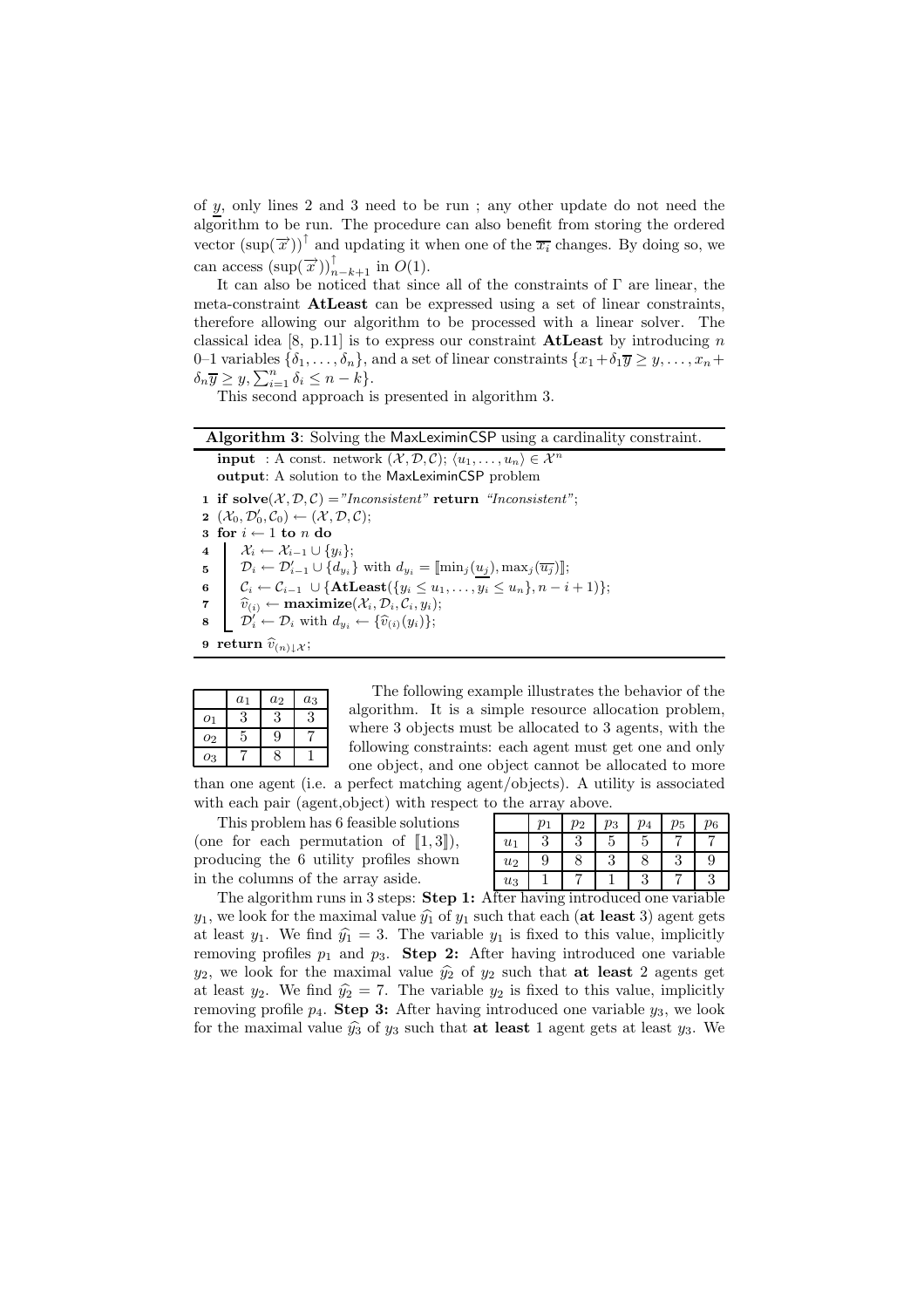find  $\hat{y}_3 = 9$ . Only one instantiation maximizes  $y_3$ :  $p_6$ . Finally, the returned leximin-optimal allocation is:  $a_1 \leftarrow o_3$ ,  $a_2 \leftarrow o_2$  and  $a_3 \leftarrow o_1$ .

**Proposition 2** If the two functions maximize and solve are both correct and both halt, then algorithm 3 halts and solves the MaxLeximinCSP problem.

The complete proof of this proposition can be found in the article published in the proceedings of IJCAI'07. We just give here a proof sketch.

Proof sketch: The proposition can be proved using the following steps.

- We first prove the initial remark : if  $\vec{x}$  is a vector of size n, then at least  $n-i+1$ components of  $\vec{x}$  are greater than or equal to  $x_i^{\uparrow}$ .
- Then we must prove that if the initial constraint network has a solution then  $\widehat{v}_{(n)}$  is well-defined and not equal to "Inconsistent".
- We then prove that  $\widehat{v}_{(n)}(\overrightarrow{y})$  is equal to  $\widehat{v}_{(n)}(\overrightarrow{u})^{\dagger}$  if  $(\mathcal{X}, \mathcal{D}, \mathcal{C})$  has a solution.
- By putting things together, we can finally prove that  $\hat{v}_{(n)\downarrow\chi}$  is really the leximinoptimal solution, using the fact that if there was a better solution (in the sense of the leximin preorder), the call to maximize at some iteration would have eliminated the solution actually returned by the algorithm.

#### 4.3 Using a multiset ordering constraint

Our third algorithm computing a leximin-optimal solution is probably the most intuitive one. This algorithm proceeds in a pseudo branch and bound manner: it computes a first solution, then it tries to improve it by specifying that the next solution has to be better (in the sense of the leximin preorder) than the current one, and so on until the constraint network becomes inconsistent. This approach is based on the following constraint:

**Definition 5 (Constraint Leximin)** Let  $\vec{x}$  be a vector of variables,  $\vec{\lambda}$  be a vector of integers, and v be an instantiation. The constraint  $\textbf{Leximin}(\vec{\lambda}, \vec{x})$ holds on the set of variables belonging to  $\vec{x}$ , and is satisfied by v if and only if  $\overrightarrow{\lambda} \prec_{leximin} \overrightarrow{v(x)}$ .

Although this constraint does not exist in the literature, the work of [7] introduces an algorithm for enforcing generalized arc-consistency on a quite similar constraint: the multiset ordering constraint, which is, in the context of multisets, the equivalent of a leximax<sup>7</sup> constraint on vectors of variables. At the price of some slight modifications, the algorithm they introduce can easily be used to enforce the latter constraint Leximin.

**Proposition 3** If the function solve is correct and halts, then algorithm  $\lambda$ halts and solves the MaxLeximinCSP problem.

The proof is rather straightforward, so we omit it.

<sup>7</sup>The leximax is based on an increasing reordering of the values, instead of a decreasing one for leximin.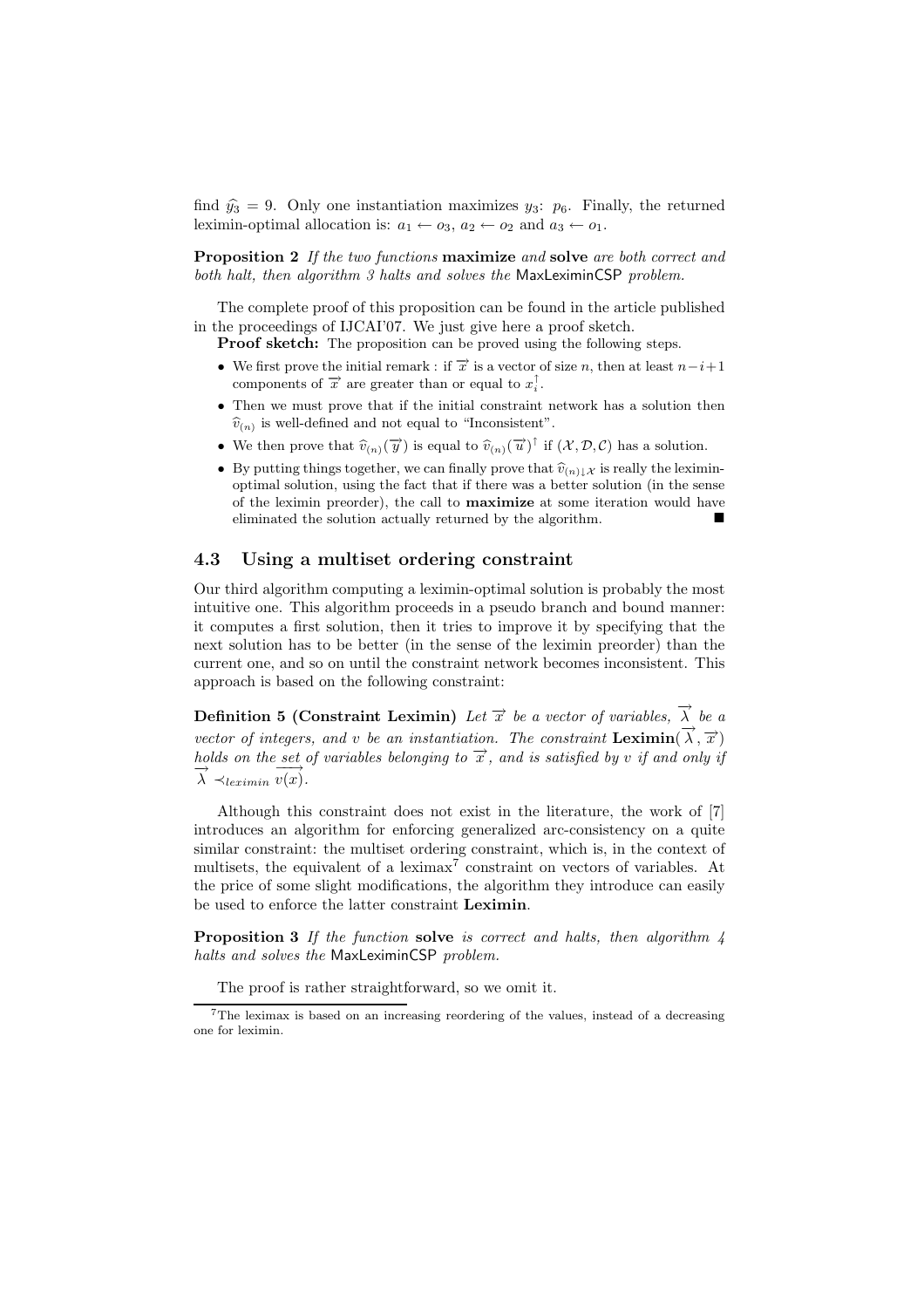Algorithm 4: Solving the MaxLeximinCSP using a constraint Leximin.

**input** : A const. network  $(\mathcal{X}, \mathcal{D}, \mathcal{C}); \langle u_1, \ldots, u_n \rangle \in \mathcal{X}^n$ output: A solution to the MaxLeximinCSP problem 1  $\hat{v} \leftarrow \text{null}; v \leftarrow \text{solve}(\mathcal{X}, \mathcal{D}, \mathcal{C});$ 2 while  $v \neq "Inconsistent"$  do 3  $\hat{v} \leftarrow v;$ <br>4  $\hat{c} \leftarrow \hat{c}$  $\mathcal{C} \leftarrow \mathcal{C} \cup \{ \textbf{Leximin}(\widehat{v}(\overrightarrow{u}),\overrightarrow{u}) \};$ 5  $v \leftarrow \textbf{solve}(\mathcal{X}, \mathcal{D}, \mathcal{C});$ 6 if  $\hat{v} \neq$  null then return  $\hat{v}$  else return "Inconsistent";

#### 4.4 Other approaches

In the context of fuzzy constraints, two algorithms dedicated to the computation of leximin-optimal solutions have been published by [4]. These algorithms work by enumerating, at each step, all the subsets of fuzzy constraints (corresponding to our agents) having a property connected to the notion of consistency degree.

[5, p. 162] describes two very simple algorithms for solving the closely related "Lexicographic Max-Ordering" problem (in our terms, finding the "leximaxoptimal"). They however do not seem realistic in the context of combinatorial problems, since they are based on an enumeration of all utility profiles.

### 5 Experimental results

Combinatorial auctions  $[3, 19]$  – auctions in which bidders place unrestricted bids for bundles of goods – are subject of increasing study in the recent years. Their central problem is the Winner Determination Problem (WDP), which has been extensively studied. It definitely corresponds to an utilitarian point of view, namely maximizing the revenue of the auctioneer, which is the sum of the selected bids, whoever receive them. Even if fairness does not seem to be a relevant issue in combinatorial auctions, the WDP can however inspire us a fair resource allocation problem with indivisible goods, where the agents express their preferences over bundles of items:

**Definition 6 (Fair CA instance)** Given a set of agents  $N$  and a set of objects  $\mathcal{O}$ , a bid b is a triple  $\langle s(b), p(b), a(b) \rangle \in 2^{\mathcal{O}} \times \mathbb{N} \times \mathcal{N}$  (a bundle of objects, a price and an agent). Given a set of non-intersecting bids  $W$  and an agent i, the utility of i regarding W is  $u_i(\mathcal{W}) = \sum \{p(b) | b \in \mathcal{W} \text{ and } a(b) = i\}.$  A fair combinatorial auctions instance is defined as follows:

**Input:** A set of n agents N, a set of objects  $\mathcal{O}$  and a set of bids  $\mathcal{B}$ .

**Output:** A set of non-intersecting bids  $W \subseteq B$  such that there is no  $W' \subseteq B$ with  $\langle u_1(\mathcal{W}'), \ldots, u_n(\mathcal{W}') \rangle \succ_{\text{leximin}} \langle u_1(\mathcal{W}), \ldots, u_n(\mathcal{W}) \rangle$ .

The algorithms 3, 1, 4 and the first algorithm from [4] have been implemented and tested on CA instances using the constraint programming tool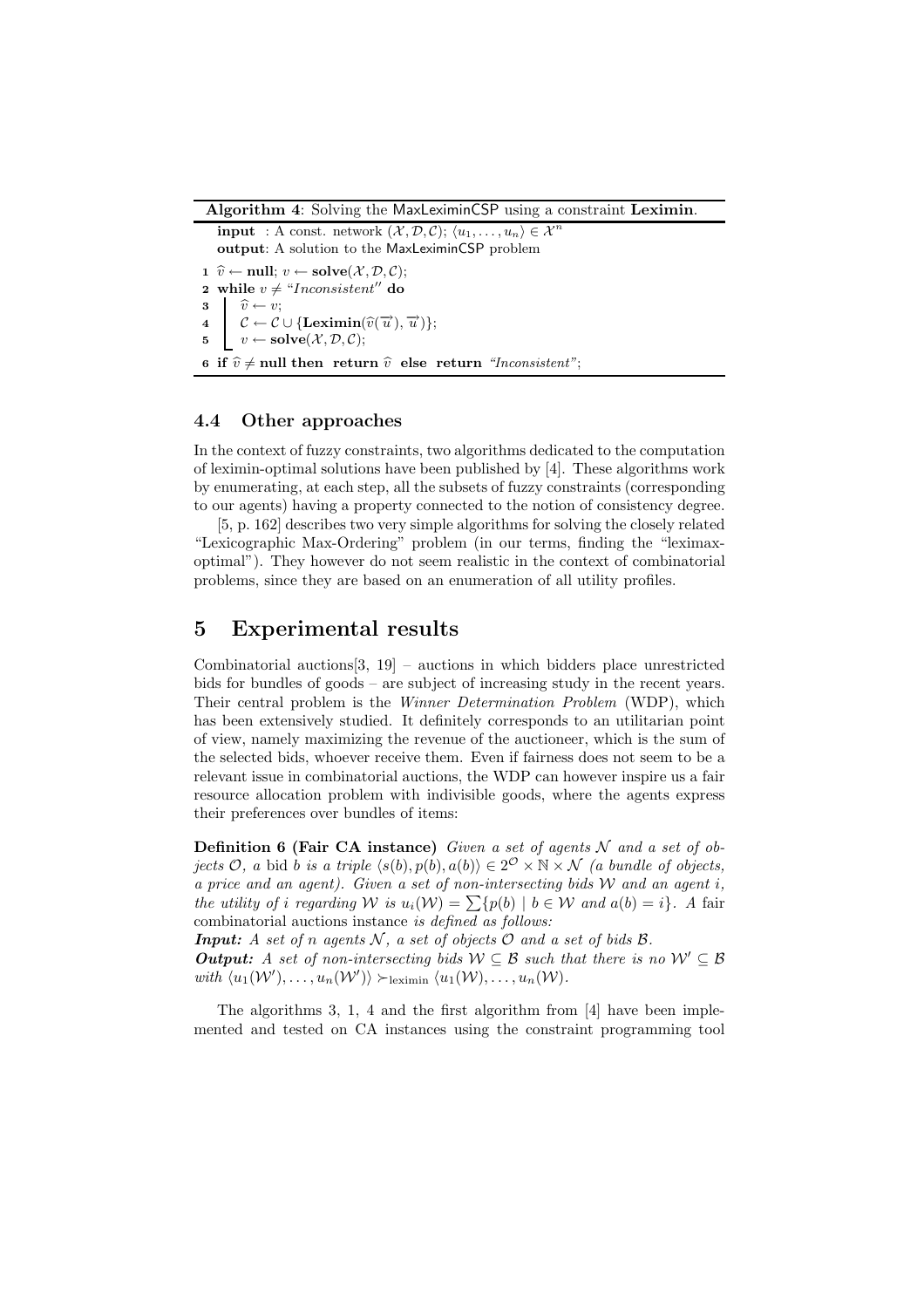| kind           |       |       | Algorithm 1 $(Sort)$ |         | Algorithm $3$ (AtLeast) |       |       |         |
|----------------|-------|-------|----------------------|---------|-------------------------|-------|-------|---------|
|                | avg   | mın   | max                  | N%      | avg                     | mın   | max   | N%      |
| 1              | 122.6 | 4.5   | 482.7                | $100\%$ | 121.2                   | 5.1   | 470.1 | $100\%$ |
| $\overline{2}$ | 394.8 | 162.5 | 600                  | 80%     | 158.6                   | 82.8  | 350.6 | 100%    |
| 3              | 480   | 66    | 600                  | $30\%$  | 480.8                   | 64    | 600   | 30\%    |
| 4              | 600   | 600   | 600                  | $0\%$   | 506.6                   | 196.2 | 600   | 30%     |
| 5              | 12.1  | 5.6   | 23                   | $100\%$ | 4.8                     | 2.6   | 7.9   | $100\%$ |
| 6              | 78.8  | 47.9  | 156.4                | $100\%$ | 68.5                    | 44.1  | 131.6 | $100\%$ |

|      |      | Algorithm $4$ (Leximin) |         |     |      | Algorithm from<br> 4 <br>Sum-optimal |       |      |     |      |       |
|------|------|-------------------------|---------|-----|------|--------------------------------------|-------|------|-----|------|-------|
| avg  | mın  | max                     | N%      | avg | min  | max                                  | N%    | avg  | min | max  | N%    |
| 380  | 42.4 | 600                     | $60\%$  | 488 | 32.6 | 600                                  | 20%   | 485  | 158 | 600  | 40%   |
| 479  | 161  | 600                     | 50%     | 600 | 600  | 600                                  | $0\%$ | 485  | 158 | 600  | 40%   |
| 600  | 600  | 600                     | $0\%$   | 600 | 600  | 600                                  | $0\%$ | 600  | 600 | 600  | $0\%$ |
| 600  | 600  | 600                     | $0\%$   | 600 | 600  | 600                                  | $0\%$ | 600  | 600 | 600  | $0\%$ |
| 62.4 | 26.4 | 128                     | $100\%$ | 600 | 600  | 600                                  | $0\%$ | 19.4 | 2.1 | 49.1 | 100%  |
| 94.7 | 26.4 | 203                     | $100\%$ | 600 | 600  | 600                                  | $0\%$ | 18.8 | 3.7 | 45.7 | 100%  |

Table 1: CPU times (in sec.) and percentage of instances solved within 10 minutes (each algorithm tested on 10 instances of each kind).

Choco [10]. The test instances have been generated using CATS [12], which aims at making realistic and economically motivated bids for combinatorial auctions, e.g by simulating some kind of relations such as substitutabilities and complementarities between the goods. We used six different kind of instances (see [12] for the definitions of the different kinds of relationships between the goods): (1) 5 agents, 200 objects, 200 bids, arbitrary relationships, (2) 30 agents, 200 objects, 200 bids, arbitrary relationships, (3) 5 agents, 200 objects, 200 bids, regions-based relationships, (4) 30 agents, 200 objects, 200 bids, regions-based relationships, (5) 20 agents, 200 objects, 100 bids, arbitrary relationships, (6) 20 agents, 50 objects, 200 bids, arbitrary relationships.

The running times of the tests are shown in table 1. They show that the most efficient algorithm on these kinds of instances is algorithm 3, followed by algorithm 1. Conversely, algorithm 4 and the algorithm from [4] are inefficient. It is interesting to notice that, whereas the algorithms 1 and 4 are affected by the increasing of the number of agents (see  $e.g$  kinds 1 and 2), the running time of algorithm 3 only slightly increases (in spite of the fact that the number of calls to maximize is exactly the number of agents). For each instance, we also solved the WDP using our contraint programming model, which is – due to the genericity of the CP framework – far less efficient than the dedicated algorithms. It is surprising to see that solving the WDP using our CP model requires much more time than solving the MaxLeximinCSP with algorithm 3. This is rather counterintuitive since, all other parameters being equal, the running time tends to decrease with the number of agents, and solving the WDP in our constraint programming framework comes down to solve the MaxLeximinCSP on a oneagent instance.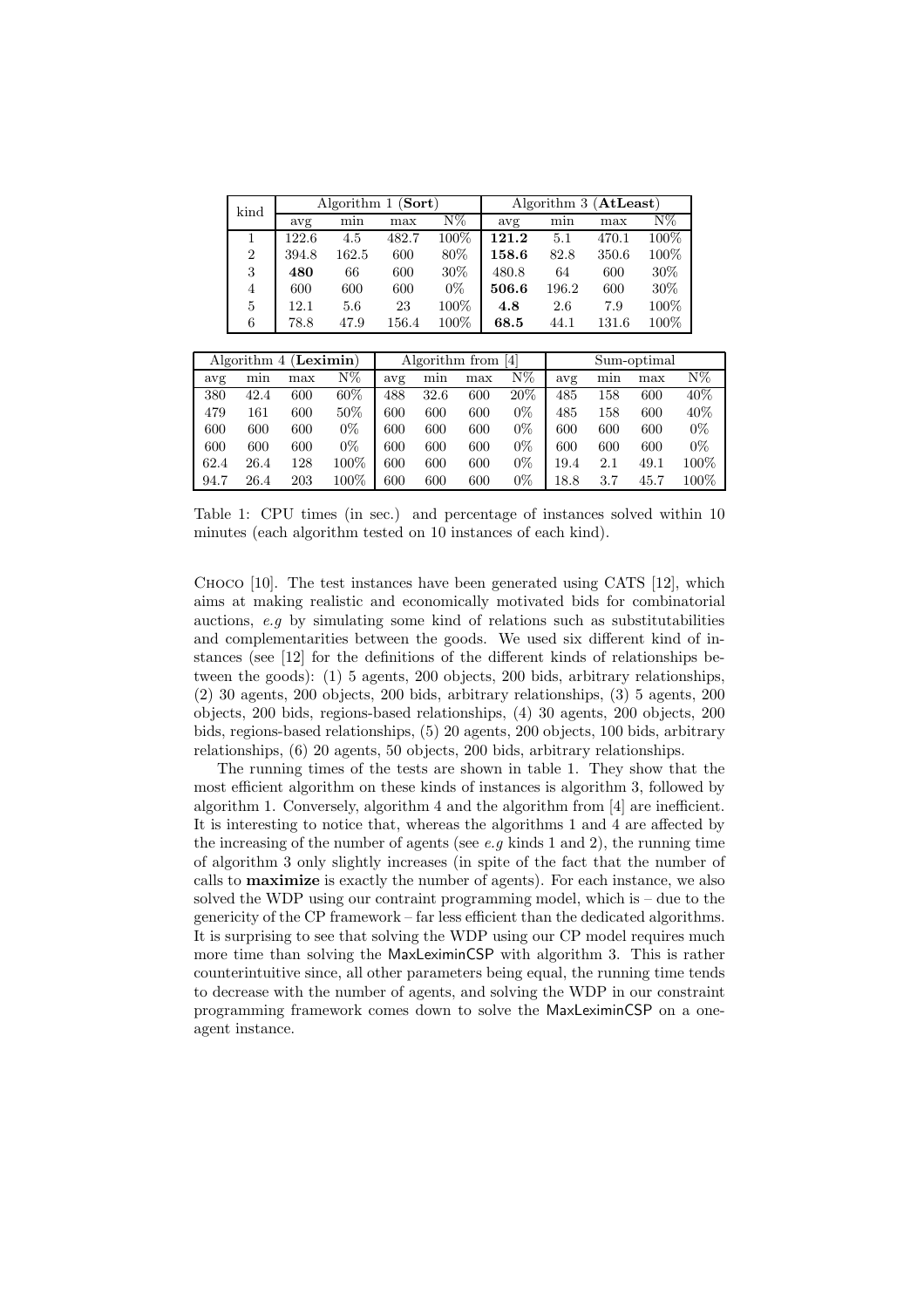These results must however be considered with care, since they are subject to our implementation of the algorithms. For example, not every optimizations given in [13] for the constraint Sort have been implemented yet. The also depend on our modeling of the combinatorial auctions problem: we used a bidcentered modeling (that is, the decision variables are the bid allocations), with binary exclusion constraint to model the incompatibilities between the bids.

Anyway, it is interesting to notice that the performances of the algorithms have been dramatically increased by using the following variable choice heuristics. Choose as the next bid to allocate the first among the non-instantiated ones, according to the lexicographic increasing order on the two following criteria: 1) the current utility of the bid's owner, 2) the price of the bid. In other words, the next bid that the algorithm will try to select is the one with the highest price among those of the currently unhappiest agent.

It is also of interest to compare the quality of the leximin-optimal solution and the sum-optimal solution in term of fairness. One visual indicator of the fairness level of a solution is its Lorenz curve [15]. Formally, given a vector  $\langle u_1,\ldots,u_n\rangle$ , its Lorenz curve is the following vector:  $\langle u_1^\uparrow, u_1^\uparrow + u_2^\uparrow, \cdots \sum_{i=1}^n u_i^\uparrow \rangle$ . For a perfectly equitable utility vector, the Lorenz curve is a regular staircase line from the origin  $(0,0)$  to the point  $(n, \sum_i u_i)$ . On the opposite, a perfectly unfair utility vector (all agents having  $u_i = 0$  except one) is very far from the regular staircase line. So the unfairness of a utility vector can be appreciated by the "distance" of the Lorenz curve to the regular staircase 8 . The Lorenz curve of a vector is always convex<sup>9</sup>, and the less convex a Lorenz curve is, the fairer the vector is. Figure 1 shows the Lorenz curves of the utility vectors of the sum- and leximin-optimal solutions in a CA instance with 20 agents.

## 6 Conclusion

The leximin preorder cannot be ignored when dealing with optimization problems in which some kind of fairness must be enforced between utilities of agents or equally important criteria. This paper brings a contribution to the computation of leximin-optimal solutions of combinatorial problems. It describes, within a constraint programming framework, three generic algorithms solving this problem, the second one being entirely new. These algorithms have been tested on combinatorial auctions instances. The experimental results show that our algorithm is better than the others in all of the tested cases.

## References

[1] N. Bleuzen-Guernalec and A. Colmerauer. Narrowing a block of sortings in quadratic time. In Proc. of CP'97, pages 2–16, Linz, Austria, 1997.

<sup>8</sup> In other words, its relative "convexity".

<sup>&</sup>lt;sup>9</sup>That is:  $u_{i+1}^{\uparrow} - u_i^{\uparrow} \ge u_{j+1}^{\uparrow} - u_j^{\uparrow} \Leftrightarrow i \ge j$ .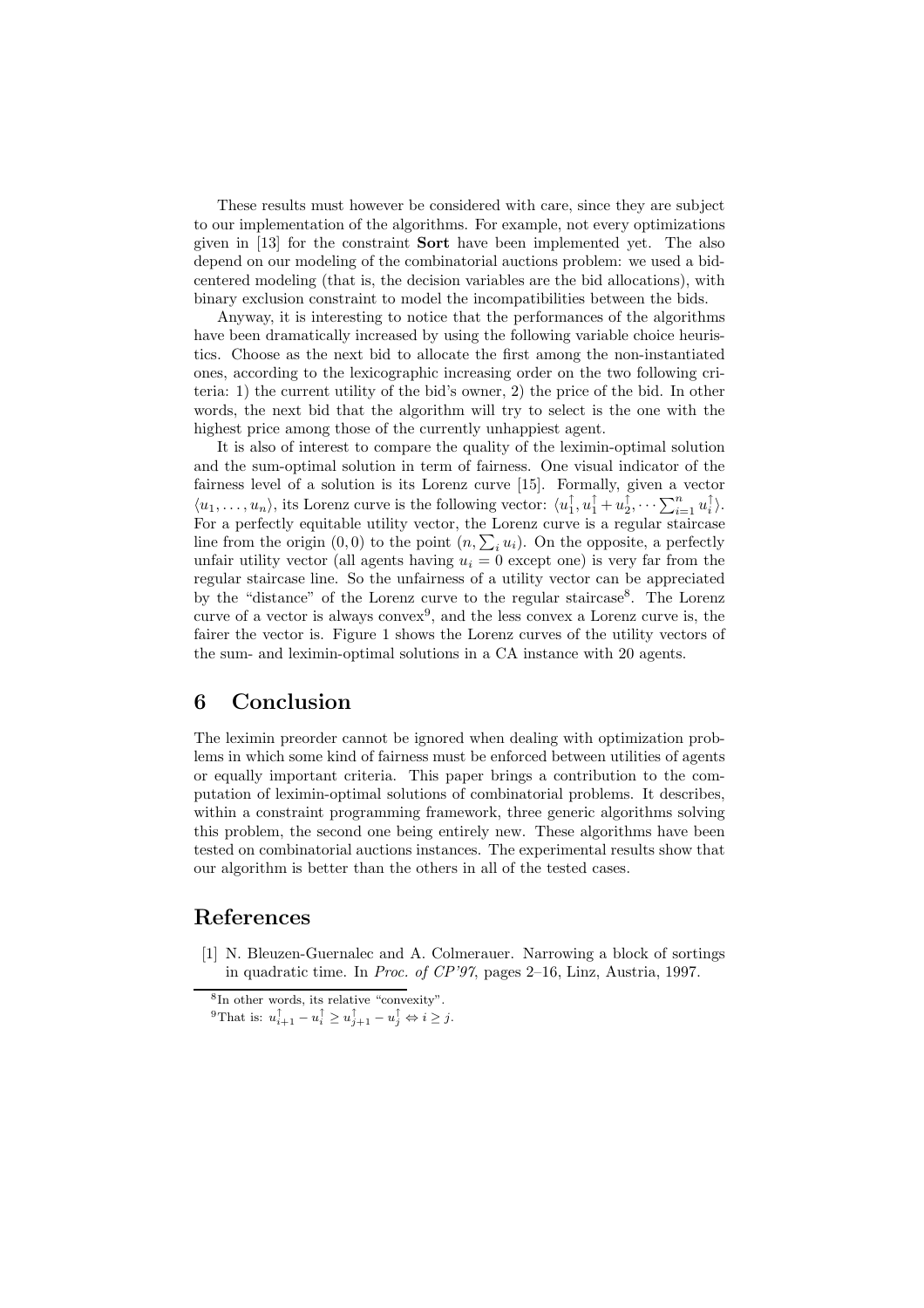

Figure 1: Lorenz curves of the utility vectors of the sum-optimal and leximinoptimal solutions in an combinatorial instance with 20 agents.

- [2] T. Cormen, C. Leiserson, R. Rivest, and C. Stein. *Introduction to algo*rithms, second edition. MIT Press, 2001.
- [3] Peter Cramton, Yoav Shoham, and Richard Steinberg. Combinatorial Auctions. MIT Press, 2006.
- [4] D. Dubois and P. Fortemps. Computing improved optimal solutions to max-min flexible constraint satisfaction problems. European Journal of Operational Research, 1999.
- [5] M. Ehrgott. Multicriteria Optimization. Number 491 in Lecture Notes in Economics and Mathematical Systems. Springer, 2000.
- [6] H. Fargier, J. Lang, and T. Schiex. Selecting preferred solutions in fuzzy constraint satisfaction problems. In Proc. of EUFIT'93, Aachen, 1993.
- [7] A. Frisch, B. Hnich, Z. Kiziltan, I. Miguel, and T. Walsh. Multiset ordering constraints. In Proc. of IJCAI'03, February 2003.
- [8] R. S. Garfinkel and G. L. Nemhauser. Integer Programming. Wiley, 1972.
- [9] R. L. Keeney and H. Raiffa. Decisions with Multiple Objectives: Preferences and Value Tradeoffs. John Wiley and Sons, 1976.
- [10] F. Laburthe. CHOCO: implementing a CP kernel. In Proc. of TRICS'2000, Workshop on techniques for implementing CP systems, Singapore, 2000. http://sourceforge.net/projects/choco.
- [11] M. Lemaître, G. Verfaillie, and N. Bataille. Exploiting a Common Property Resource under a Fairness Constraint: a Case Study. In Proc. of IJCAI-99, Stockholm, 1999.